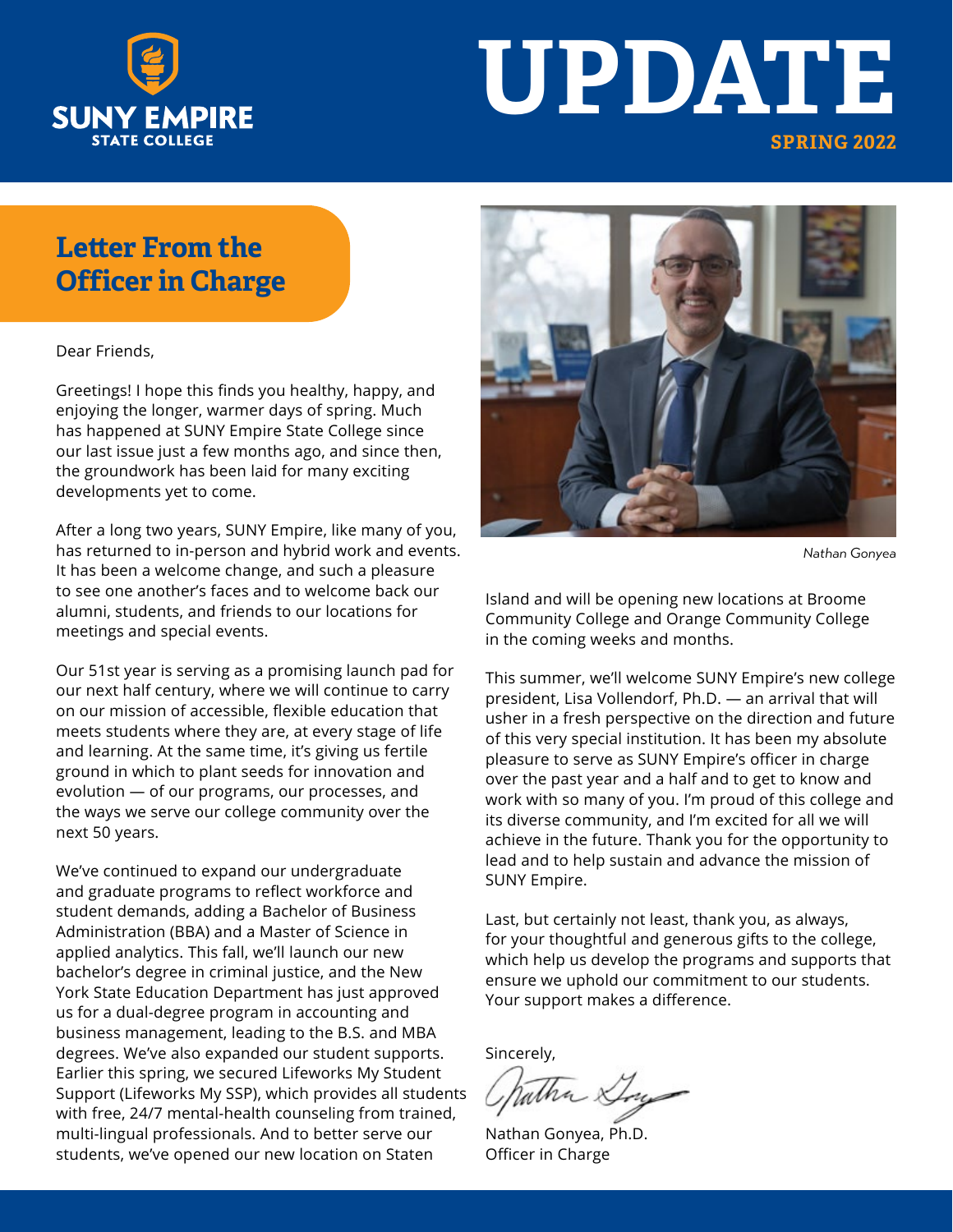## **SUNY Empire State College Alumni Awards**

Each year, SUNY Empire presents awards to our exceptional alumni in recognition of their lasting impact on society and the college through outstanding professional, military, philanthropic, and volunteer accomplishments.

#### **Congratulations to the four 2021 Alumni Award recipients.**

**Keith Amparado '88, The Alumni Distinguished Leader Award Brenda Muhammad '15, The Community Impact Award William Serino '17, The Emerging Leader Award Douglas Brian Sherman '17, The Veteran Service Award**

The awards committee is currently accepting nominations for the 2022 Alumni Awards Program. The deadline for submission is July 1, 2022. To read more about these extraordinary alumni, or to submit a nomination form, please visit: *www.esc.edu/AlumniAwards*.

For more information contact *alumni@esc.edu*.

## **Thank You to Our Alumni Volunteers**

We want to extend a very special thank you to all our alumni who have volunteered to assist the college this past academic year. You have contributed to the student experience by offering testimonials, appearing on career panels, speaking at events, assisting with recruitment, engaging on social media, and even volunteering at commencement to welcome our graduates into the alumni community. Thank you so much for your participation!

#### **Alumni Events**

This spring, SUNY Empire alumni and friends gathered at the Genesee Country Village in Mumford, NY, for a Maple Sugar Festival and tour. The outdoor outing started with a meetand-greet with refreshments and included a tree tapping demonstration and a tour of the sugarhouse where sap is transformed into maple syrup.



*Alumni gather near Rochester, NY*

#### **Conversations Over Coffee Continue**



Grab your favorite beverage and join fellow SUNY Empire alumni and friends for a virtual midday coffee break. Each segment of "Conversations Over Coffee" features new speakers and a new topic. All speakers are part of the SUNY Empire Community — alumni, faculty, staff, and students. Topics range from alumni stories and current events to career advice, faculty research, hobbies, and more. For information, or to suggest topics for discussion, contact *alumni@esc.edu*.

**We are currently planning alumni activities for summer and fall. If you have an idea for an alumni event in your area or are interested in learning more ways to get involved, please contact** *alumni@esc.edu***.**

**To view the alumni events schedule, visit** *www.esc.edu/alumni***.**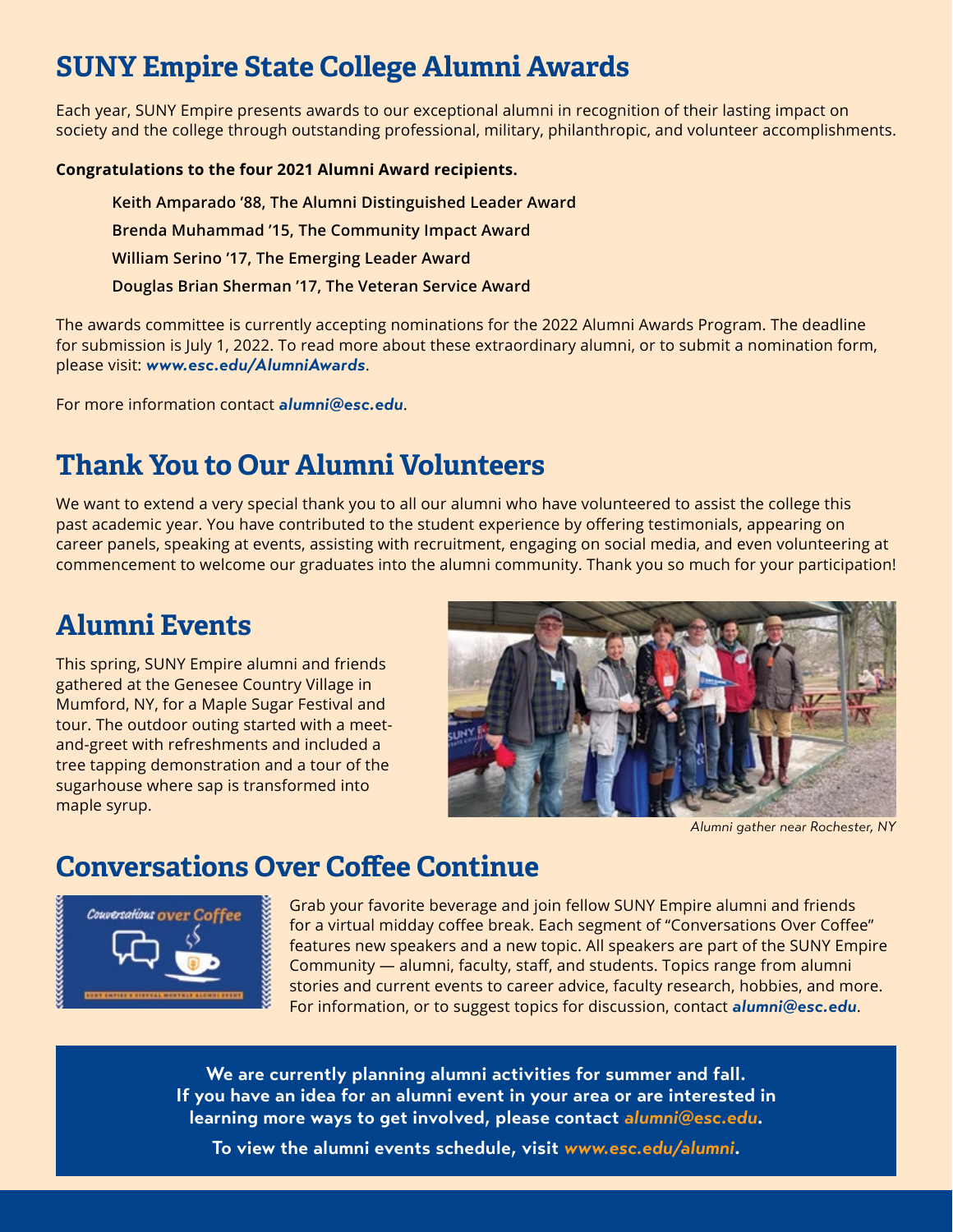

*VanRil Brown '00*

#### **Creating a Haven for Those in Need**

If you walk into The Social Action Center, Inc. on Pelham Parkway in the Bronx, you'll find a bustling hive of meaningful activity — from cooking and games to arts and crafts. And if you happen to visit on a day when the center's founder, **VanRil Brown '00,** is there, you'll hear the excited chants of "Mr. Brown!" from the center's clients when he walks into the room.

What VanRil has created at and through The Social Action Center is a stimulating and nurturing haven for individuals age 7 to 50 who have developmental or physical disabilities — and help and support for the families who care for them. The center offers day, after-day, and community habilitation programs, as well as at-home and after-school respite programs.

VanRil, whose background was in industrial and labor relations in his native Jamaica, moved to New York City in his 30s. Armed with a bachelor's degree in social work from the University of the West Indies and an impressive collection of business courses taken at College of Arts, Science and Technology in Kingston, Jamaica, he set out in search of a job in the Big Apple.

He landed one as a direct care worker in Queens, providing assistance to people who were unable to perform daily activities on their own. The job not only provided VanRil with a paycheck and a sense of purpose and fulfillment, it also provided him with the inspiration for a career that would change his life and the lives of all who now call The Social Action Center "home" — if only for a few hours each week.

At the same time, VanRil, a lifelong learner, was busy satisfying his curiosity about labor and economic issues. After seeing a newspaper advertisement for SUNY Empire State College and its focus on adult learners, VanRil enrolled, taking graduate courses in labor and policy studies at the college's metro location.

## **VanRil Brown '00 Paying it Forward**

Then, one day, inspiration struck.

"I was on my way home from work, and I asked myself, 'Why can't I start my own organization for people with disabilities?' I discussed it with my family, and they had a good laugh," VanRil says. "They asked me, 'Where are you going to get the money?' I told them I never thought of that, but I would figure it out."

He brought the idea — and the financial conundrum to his mentor, Roger Keeran, who gave him advice and encouraged him to "go for it."

VanRil devised a plan. He would pack his lunch every day and save the money he would have spent on lunch to launch his business venture. With advice from his SUNY Empire mentor, VanRil worked to establish his business while working and taking graduate courses. He incorporated his organization in 1999. The next year, he earned his master's degree. The rest — from gaining state approval and being awarded cases to finding real estate and hiring and training staff — is history.

#### *"SUNY Empire was great for me. It gave me an advantage."*

"I did all of the ground work while at SUNY Empire. I knew I could go to my professor whenever I had a problem or question," VanRil said. "From SUNY Empire, I learned more about negotiations and navigating state and federal guidelines. Most of the things I do now involve negotiating with families, suppliers, and the state. That knowledge came from SUNY Empire."

He said what he gained at SUNY Empire provides some of the impetus for giving to the Fund for SUNY Empire as an alumnus. In line with his career path, he believes in giving back and helping those who need a hand. In addition to SUNY Empire, VanRil also founded and contributes to a scholarship for students attending his former primary school in Jamaica. He said he is grateful for the opportunities he has had and wants to create more for others.

"My primary school principal in Jamaica was a super motivator. He encouraged all of us to study hard and told us that if we got a good education, the things we wished for would come true. We believed in it," VanRil says. "It is never too late to learn. If you have something in mind to do and it requires a college education, go for it. SUNY Empire was great for me. It gave me an advantage."